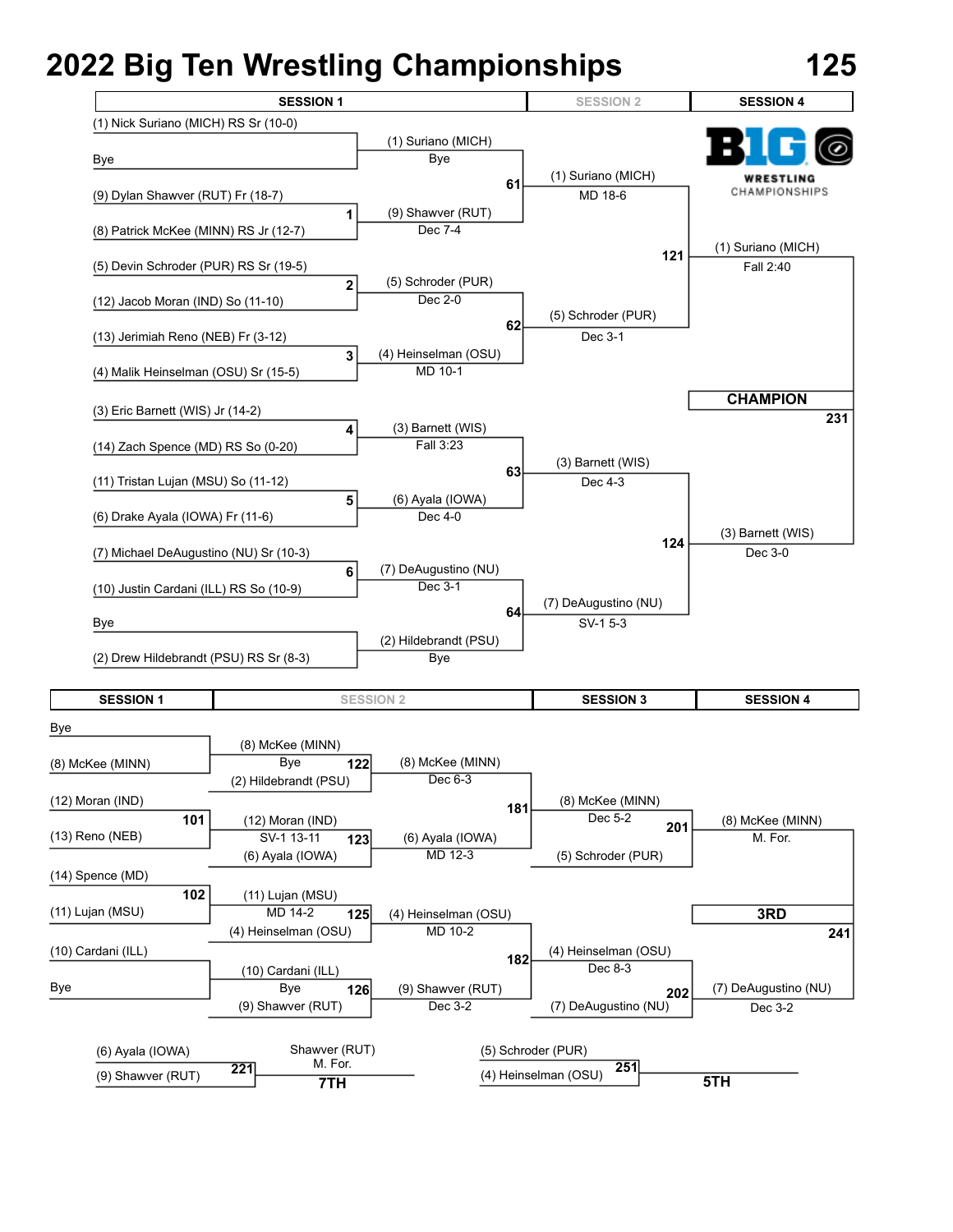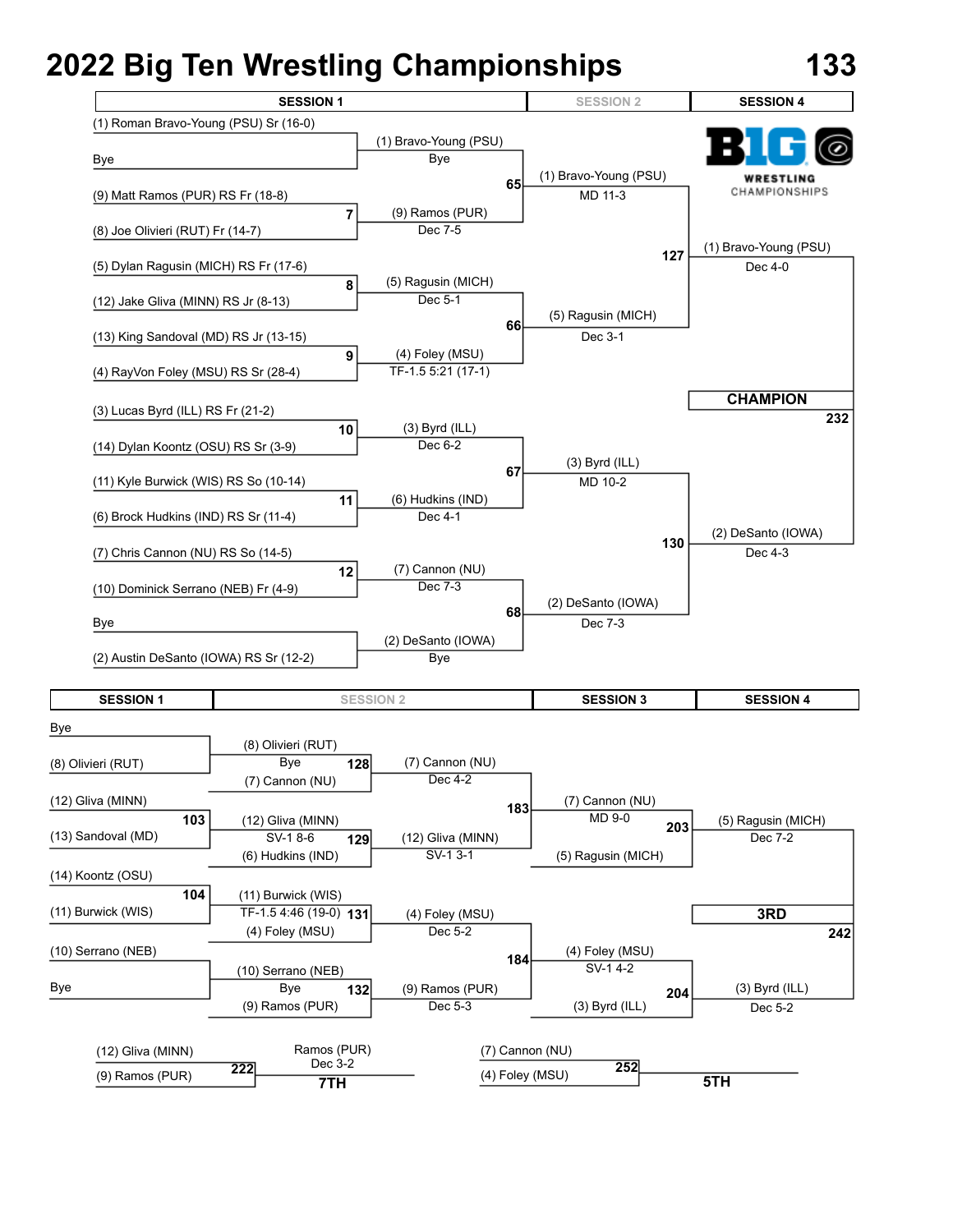

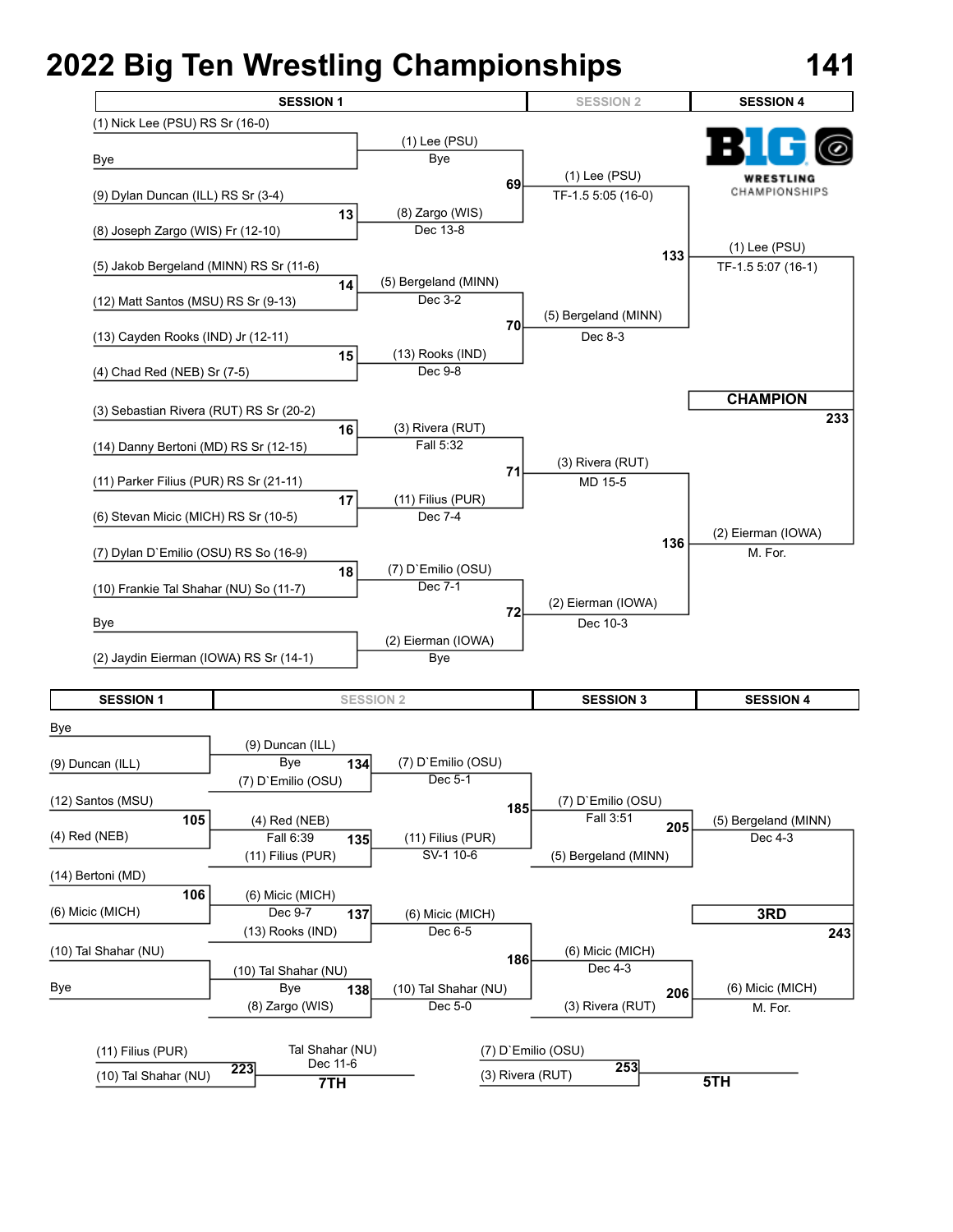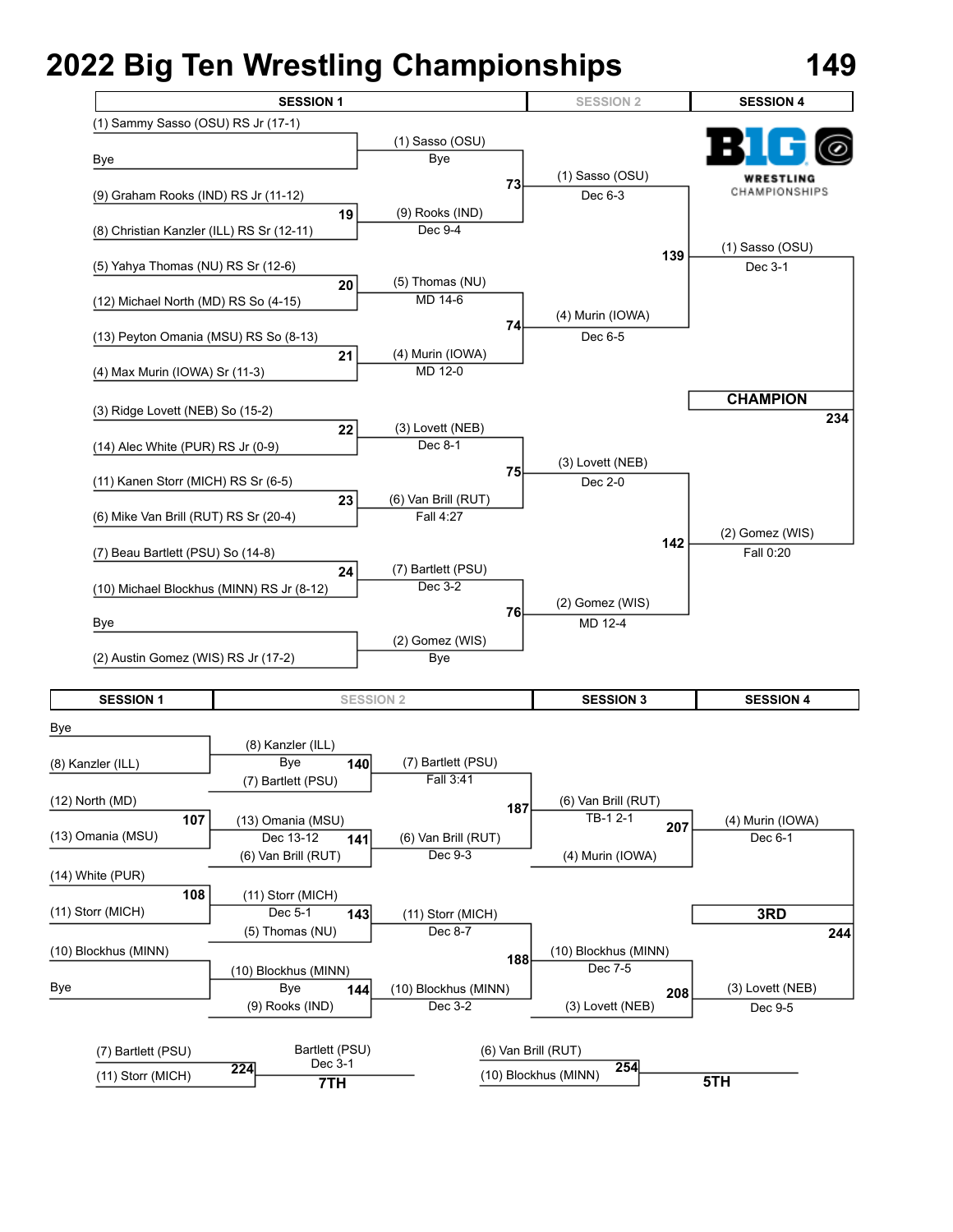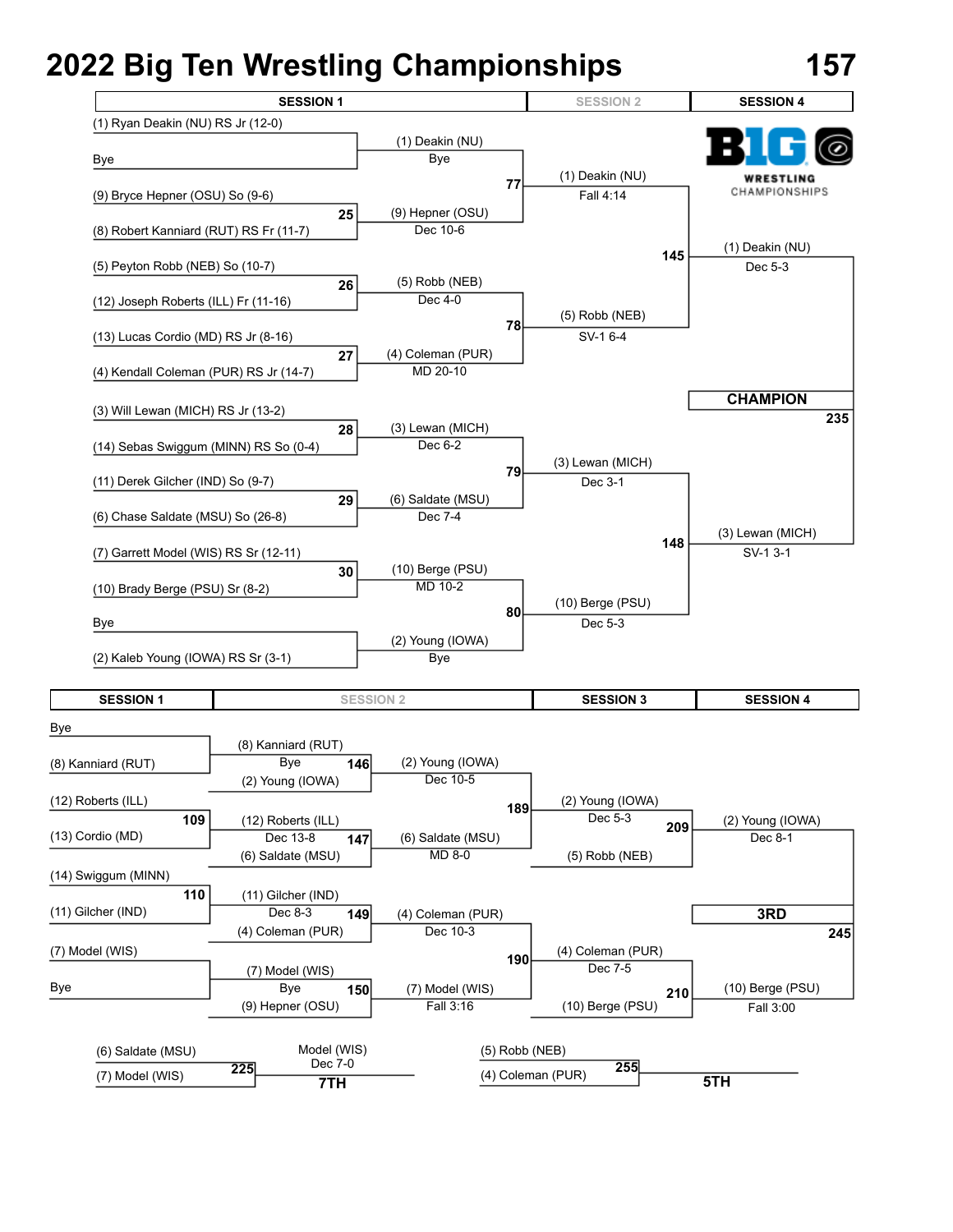

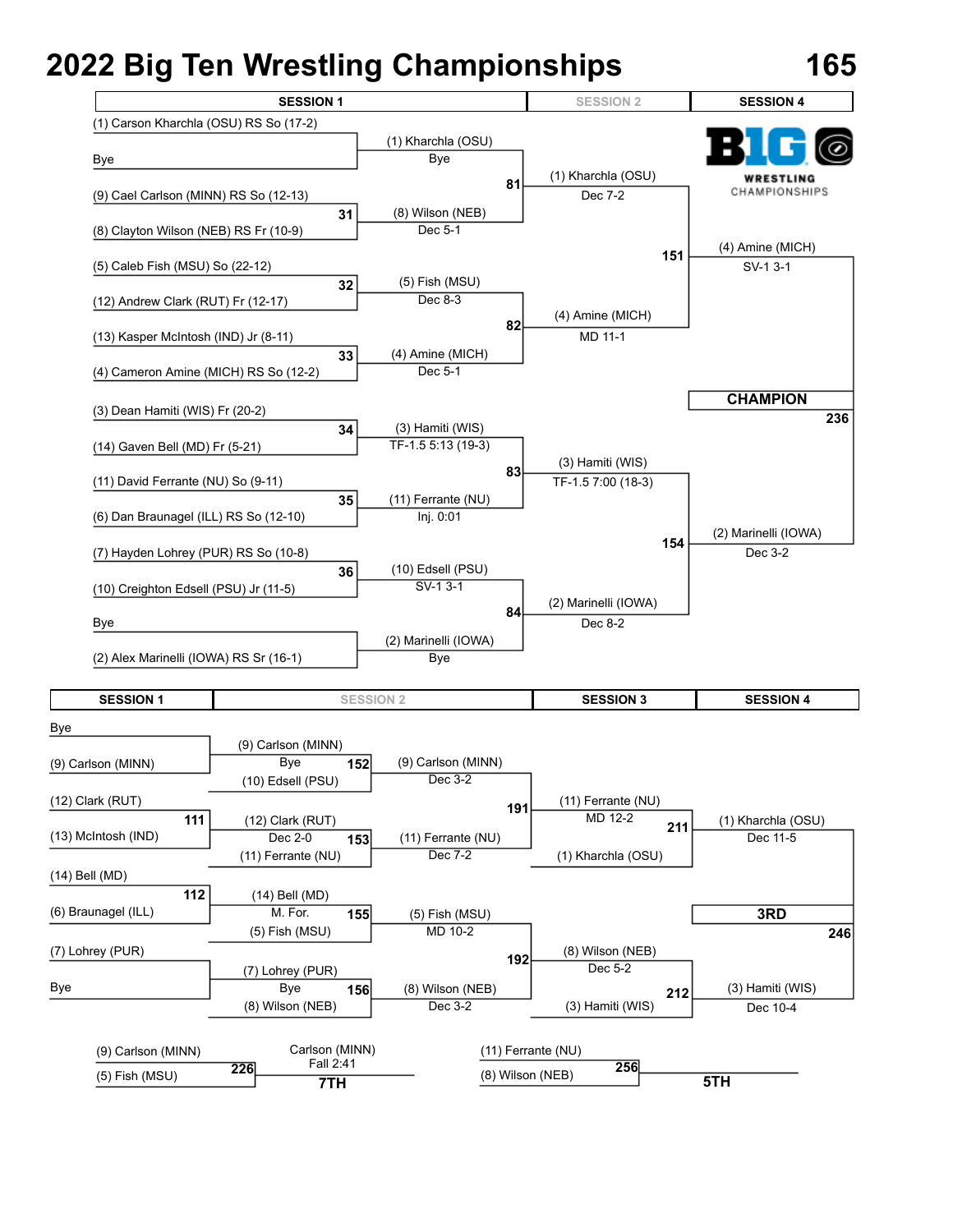

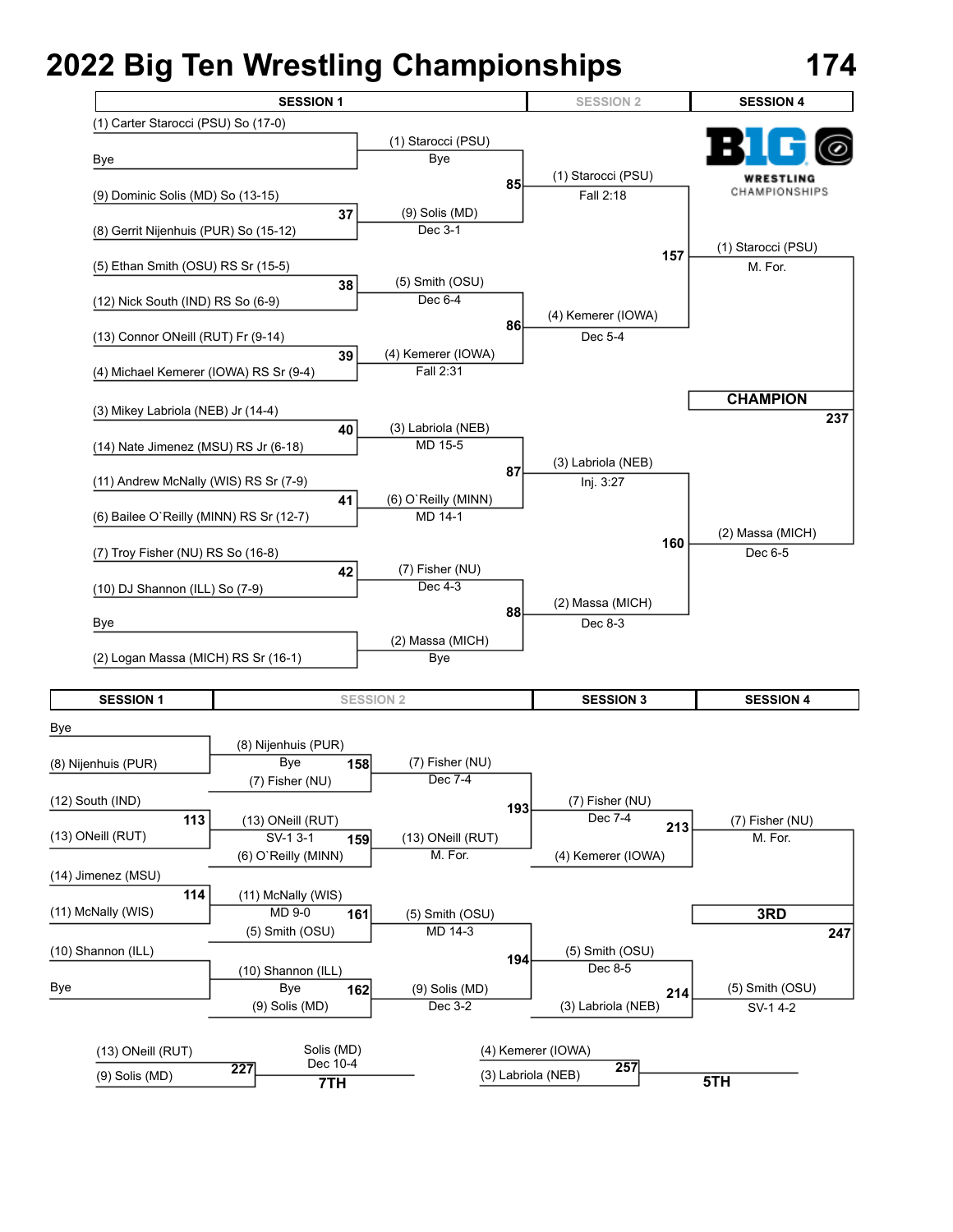

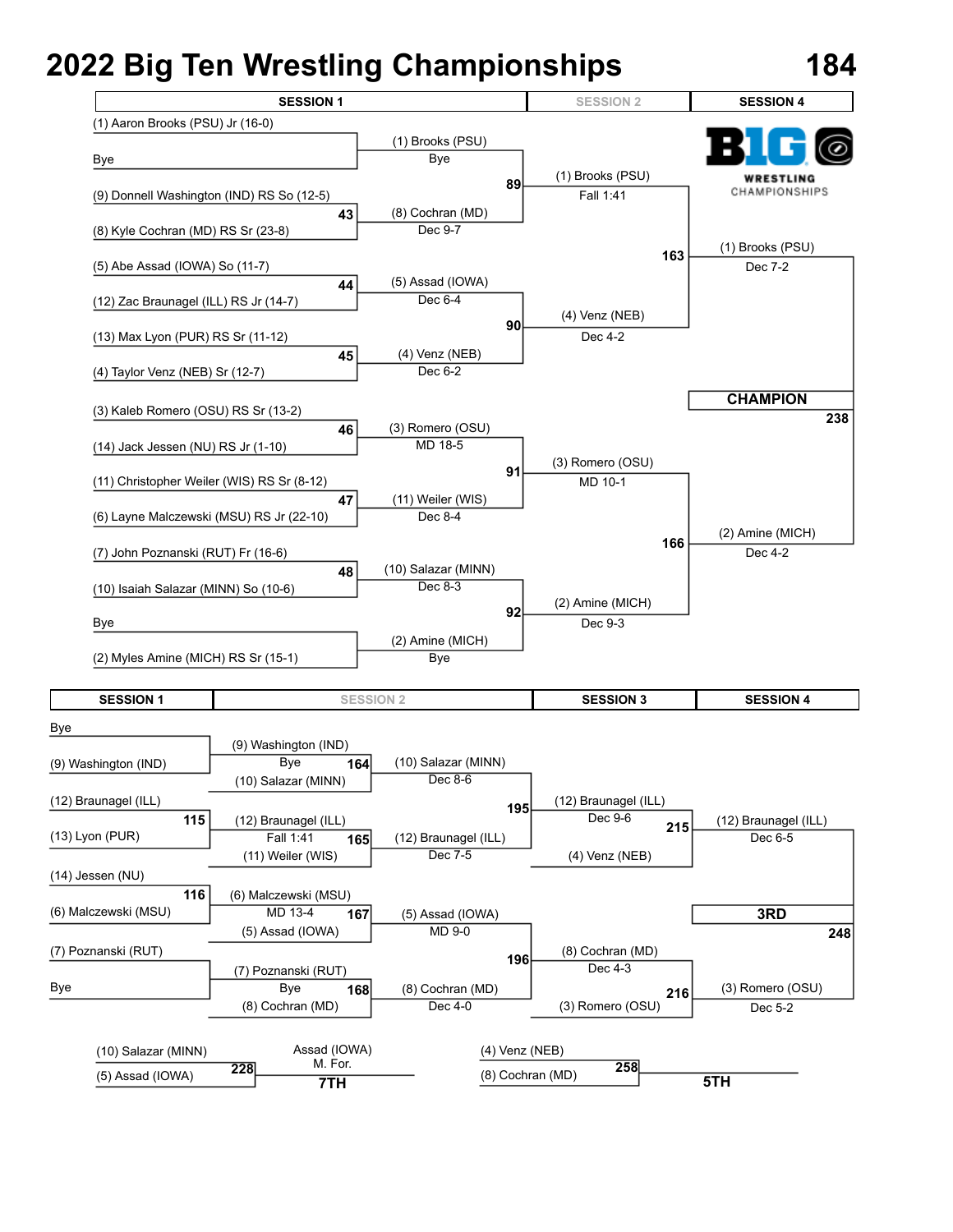**7TH**